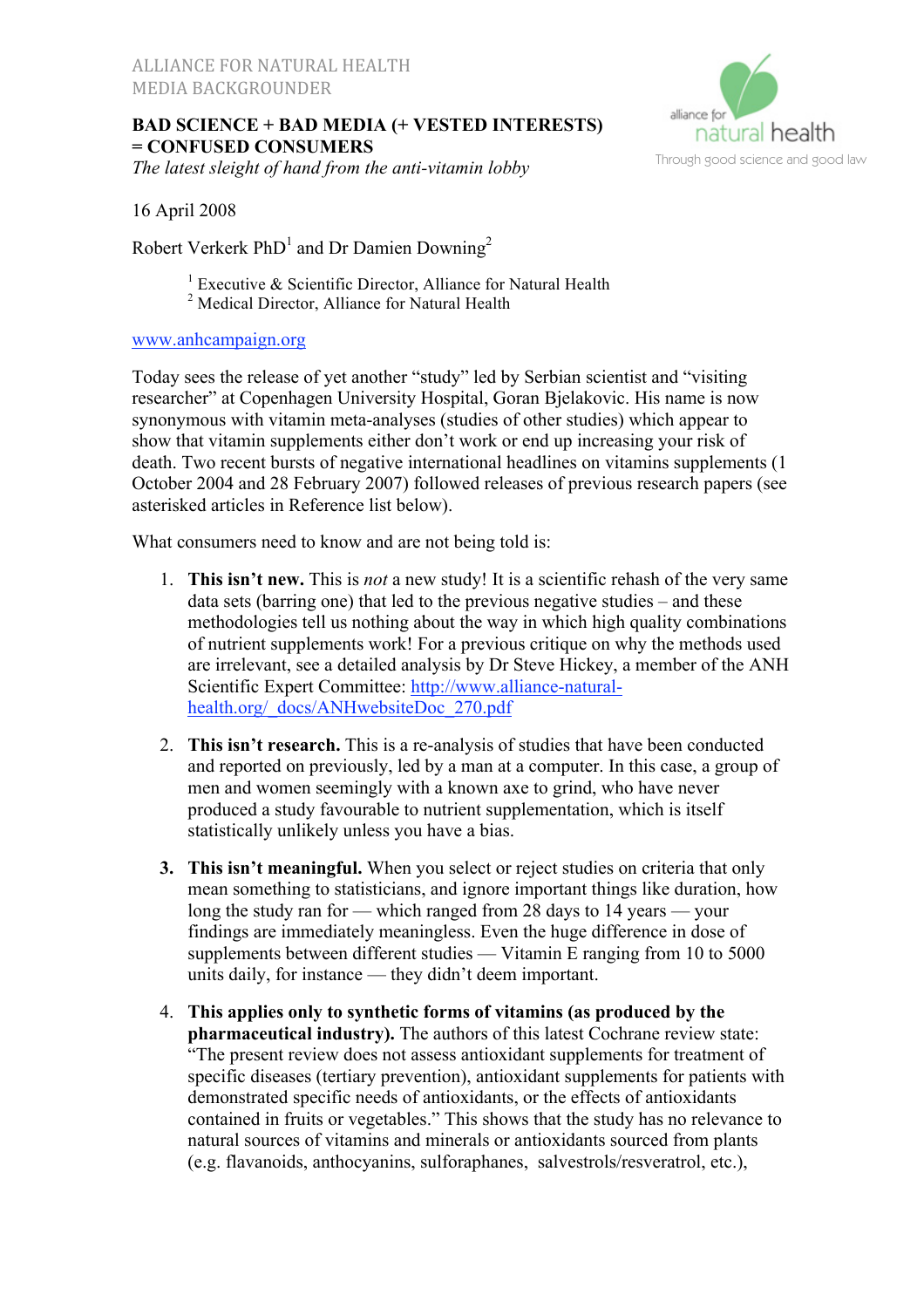which are included in many of the leading-edge natural health supplements claiming potent antioxidant activity.

- 5. **Natural vitamins and minerals are lifesavers.** There is extensive scientific evidence that higher intakes of vitamins in the forms and combinations consumed in the diet substantially reduce risk of killer diseases such as cancer and heart disease. In fact, it is this research (some of which is referenced in the introduction to both the JAMA and Cochrane papers) that has stimulated pharmaceutical companies to undertake research on pharmaceutical-grade, synthetic forms of supplements, which they manufacture. There are good reasons why this pharma-sponsored research has generally yielded disappointing results. These reasons have been considered in many previous rebuttals. See also: http://www.alliance-natural-health.org/\_docs/ANHwebsiteDoc\_231.pdf
- 6. **Over the top on synthetics!** The studies included in the latest meta-analysis rely on very high dosages of pharmaceutical-grade, synthetic forms of supplements manufactured by the pharmaceutical industry. The dosages used are typically much greater than those recommended on the labels of food or dietary supplement products. In most countries, the dosages used in the trials would be considered 'medicinal' by regulatory authorities and therefore would not legally be allowed for food or dietary supplements.
- 7. **Two bites at the cherry.** The anti-vitamin lobby has managed to benefit, yet again, from more anti-vitamin headlines, just by republishing the same study on previous studies – again! Bjelakovic's latest assault, published today through the Cochrane Review system, is more or less a dead ringer for a paper by the very same authors, published last year (28 February 2007) in the *Journal of the American Medical Association* (JAMA). Extensive international media followed the 2007 JAMA paper, including a front page article in the *Times* newspaper, which told consumers that vitamin pills could cause early death. Today's Cochrane review relies on 67 studies rather than the 68 used in the JAMA paper. In evaluating studies for inclusion, the authors omitted a massive 405 potentially eligible studies BECAUSE there were no deaths in the studies!! Another 69 studies were excluded because they weren't randomised controlled trials! Most of the trials used pertain to already sick people being given very high dose, synthetic, isolated nutrients for relatively short periods – they therefore have no relevance to the vast majority of vitamin consumers!

#### **Vitamin consumers are smart**

The authors, the editorial boards of the journals that so readily accommodate the papers, as well as the media which then spin the findings, appear unable to bear the thought that consumers know what they are doing.

They forget the power of experience and observation, and that so many people taking these products have experienced startling, positive results. If you read a headline in a newspaper relaying some anti-vitamin hype from an anti-supplement research group in Denmark and you, and your friends and family around you, have all experienced positive results with supplements, would you stop taking your supplements?